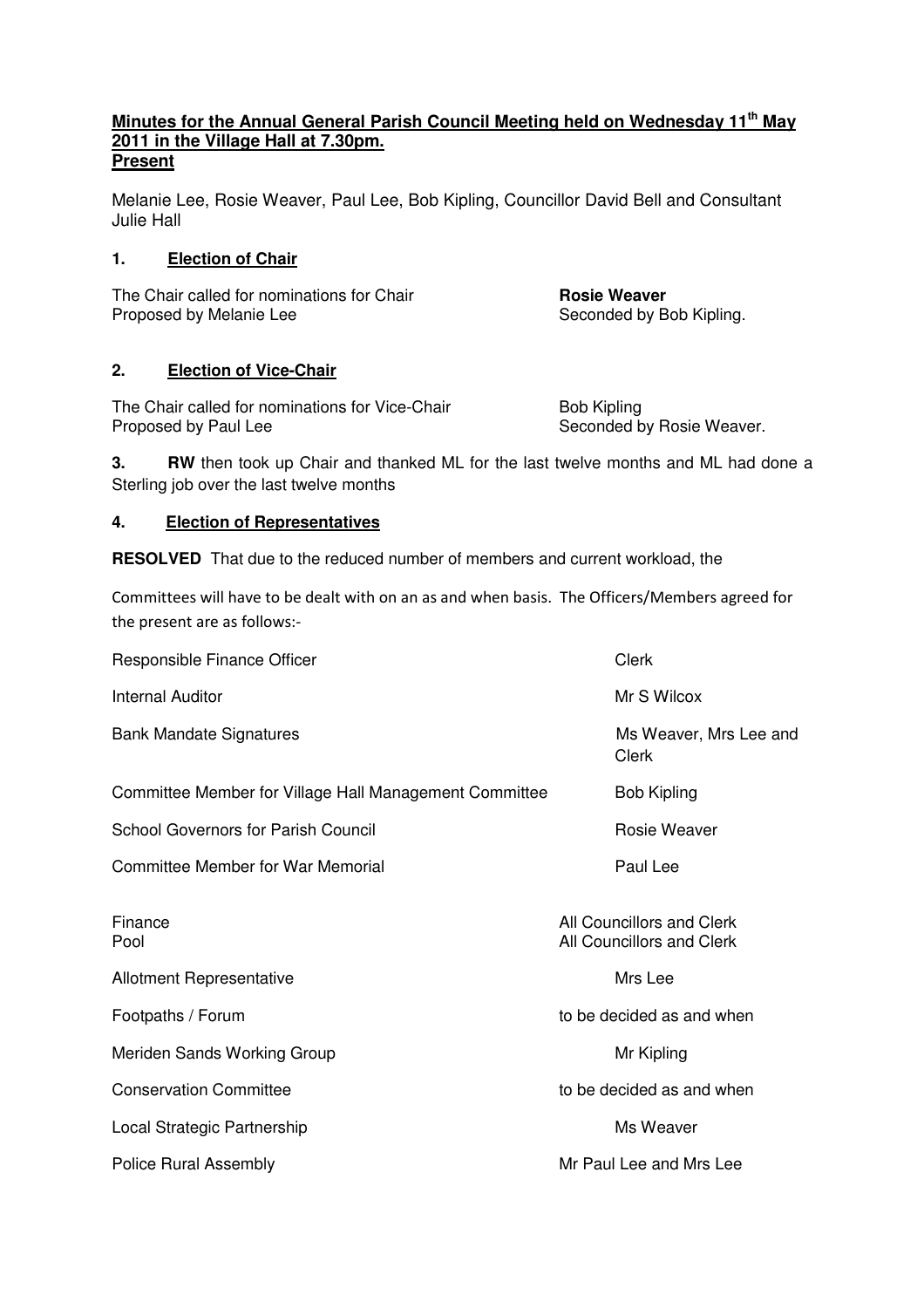Solihull Area Committee Ms Weaver, Mrs Lee

Tree Wardens Manual Lee National Accounts Mr Paul Lee

Village Appraisal **All Councillors All Councillors** 

# **5. Declaration of Interest**

None .

# **6. Minutes of Last Annual General Meeting.**

#### **RESOLVED**

That the minutes of the last Annual General Meeting on  $21<sup>st</sup>$  May 2010, having been circulated, be taken as read and signed as a correct record.

## **7. Matters Arising from the Minutes**

None

# **8. Public Participation -**

## **9. Correspondence / Communication**

9.1 Data Protection annual renewals

## **RESOLVED**

That renewal is agreed and paid

9.2 Letter from Wright Hassall to extend retainer to advise upon further warranties

## **RESOLVED**

It was agreed that the retainer is signed

## **10. Village Matters**

10.1 Meriden Mag- A draft has been prepared by ML. Discussion took place as to whether August meeting should be cancelled.

## **RESOLVED**

That the August Parish Council Meeting is cancelled

10.2 Development Hampton Lane/Maxstoke Lane – update of quarterly review meeting  $10^{th}$ May 2011

Clerk explained that advice had been sought following the last meeting. This has not yet been received. ML also provided details of the meeting held with SMBC. We have received a letter from SMBC. Details of the quarterly review meeting were provided. Discussion took place regarding why this issue has arisen so late in the day. It was agreed by all that this situation is not satisfactory and we are not happy with the way this matter has been handled by SMBC.